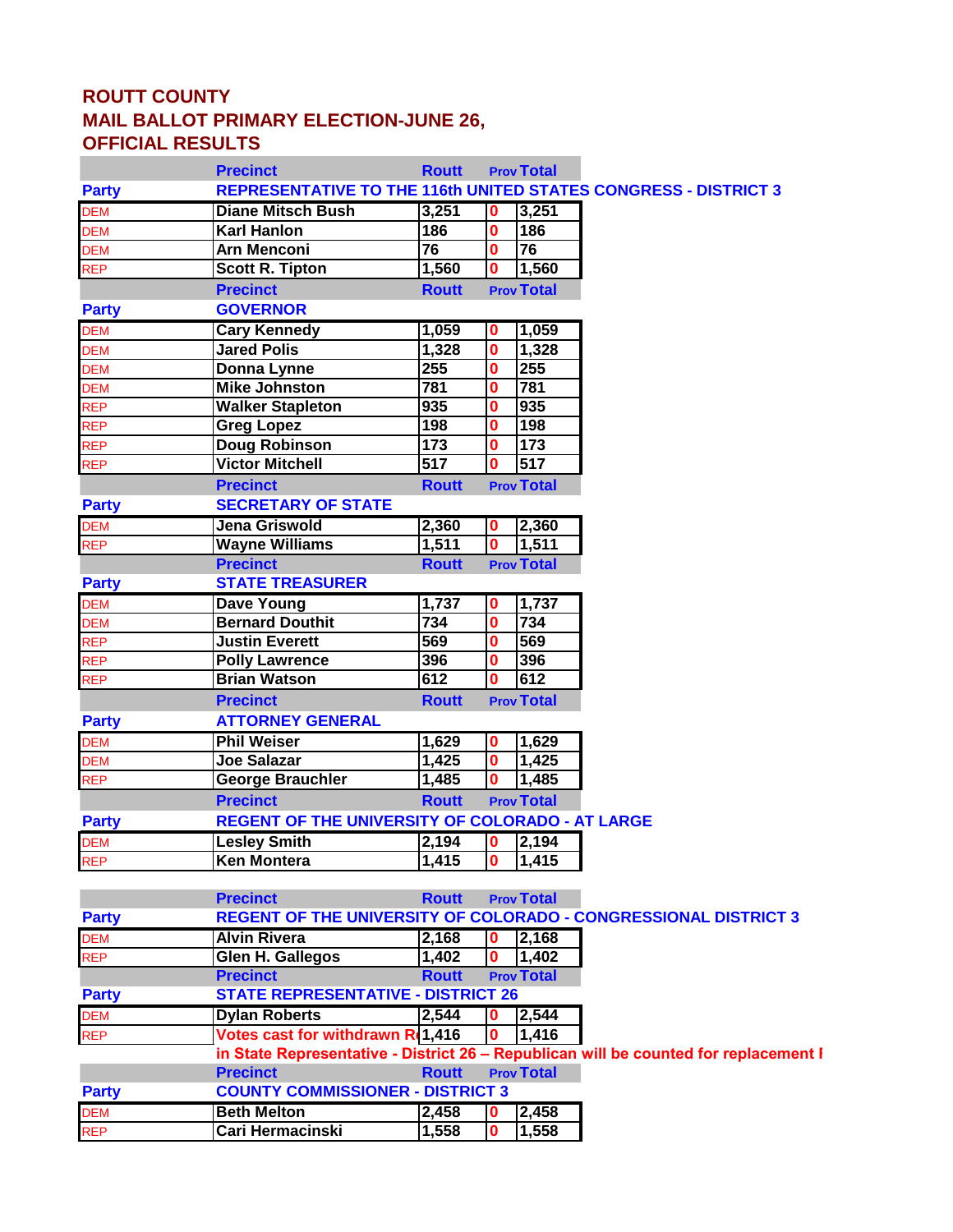|              | <b>Precinct</b>                    | <b>Routt</b> | <b>Prov Total</b> |
|--------------|------------------------------------|--------------|-------------------|
| <b>Party</b> | <b>COUNTY CLERK &amp; RECORDER</b> |              |                   |
| <b>DEM</b>   | <b>IKim Bonner</b>                 | 2,686        | 2.686             |
| <b>REP</b>   | No candidate for this office       |              |                   |

|              | <b>Precinct</b>                | <b>Routt</b> | <b>Prov Total</b> |
|--------------|--------------------------------|--------------|-------------------|
| <b>Party</b> | <b>COUNTY TREASURER</b>        |              |                   |
| <b>DEM</b>   | No candidate for this office 0 |              |                   |
| <b>REP</b>   | Lane lacovetto                 | 1.634        | 1.634             |

|              | <b>Precinct</b>              | <b>Routt</b> | <b>Prov Total</b> |
|--------------|------------------------------|--------------|-------------------|
| <b>Party</b> | <b>COUNTY ASSESSOR</b>       |              |                   |
| <b>DEM</b>   | No candidate for this office |              |                   |
| <b>REP</b>   | <b>Gary J. Peterson</b>      | 1.525        | 1.525             |

|              | <b>Precinct</b>                                     | <b>Routt</b> |          | <b>Prov Total</b> |
|--------------|-----------------------------------------------------|--------------|----------|-------------------|
| <b>Party</b> | <b>COUNTY SHERIFF</b>                               |              |          |                   |
| <b>DEM</b>   | <b>Write In - Kristin Bantle</b>                    | 236          |          | 236               |
| <b>REP</b>   | <b>Garrett Wiggins</b>                              | 1,648        | n        | 1,648             |
|              | <b>Precinct</b>                                     | <b>Routt</b> |          | <b>Prov Total</b> |
| <b>Party</b> | <b>COUNTY SURVEYOR</b>                              |              |          |                   |
| <b>DEM</b>   | No candidate for this office                        |              |          | 0                 |
| <b>REP</b>   | No candidate for this office                        |              |          | 0                 |
|              | <b>Precinct</b>                                     | <b>Routt</b> |          | <b>Prov Total</b> |
| <b>Party</b> | <b>COUNTY CORONER</b>                               |              |          |                   |
|              |                                                     |              |          |                   |
| <b>DEM</b>   | No candidate for this office 0                      |              | 0        | $\bf{0}$          |
| <b>REP</b>   | Rob Ryg                                             | 1,678        | $\bf{0}$ | 1,678             |
|              | <b>Precinct</b>                                     | <b>Routt</b> |          | <b>Prov Total</b> |
|              | Voter Registration through 06/26/2018 (Active 20023 |              |          | 20023             |
|              | <b>UAF</b>                                          | 8443         |          | 8443              |
|              | <b>Democrat</b>                                     | 5807         |          | 5807              |
|              | <b>Republican</b>                                   | 5313         |          | 5313              |
|              | Total                                               | 19563        |          | 19563             |